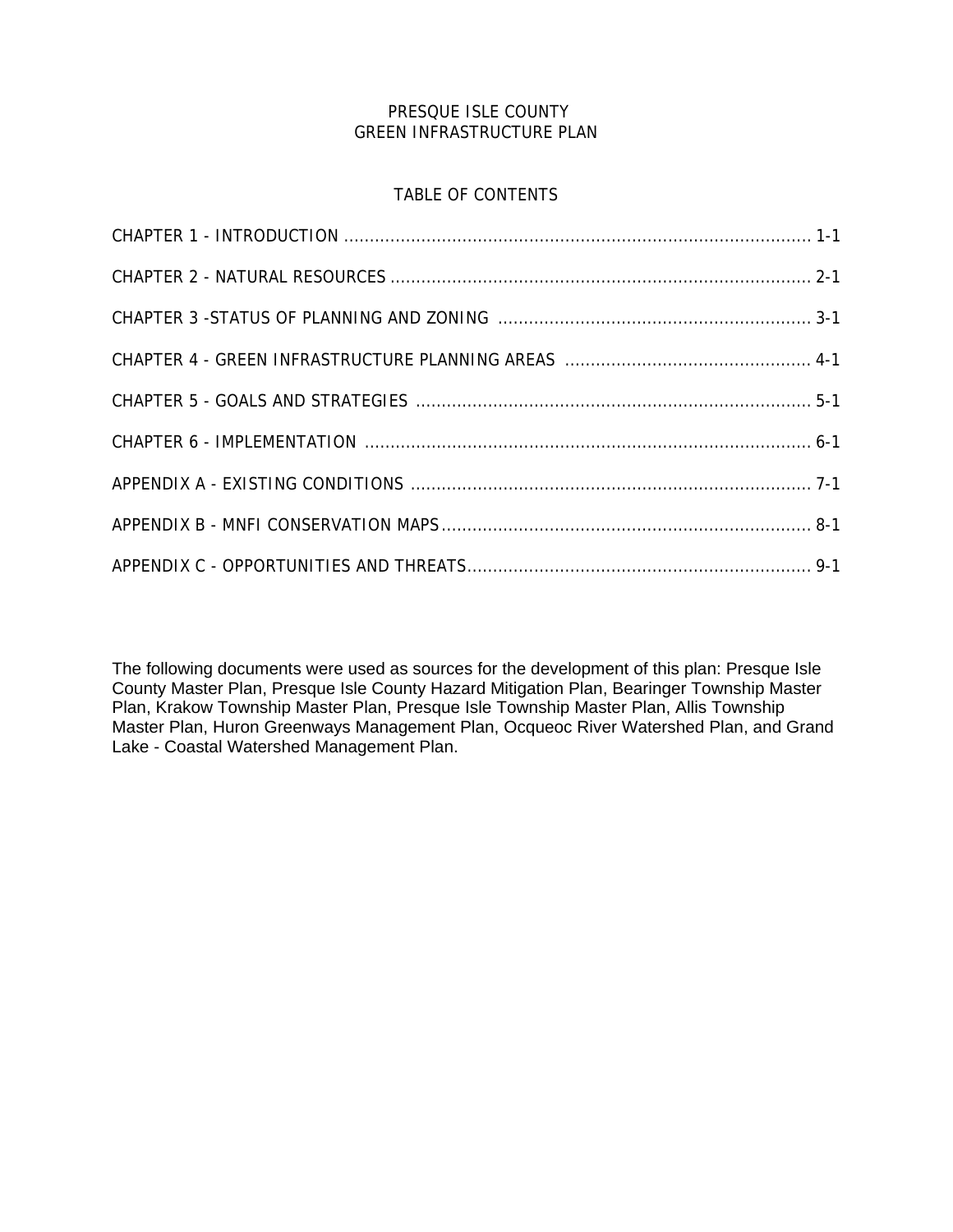## LIST OF FIGURES